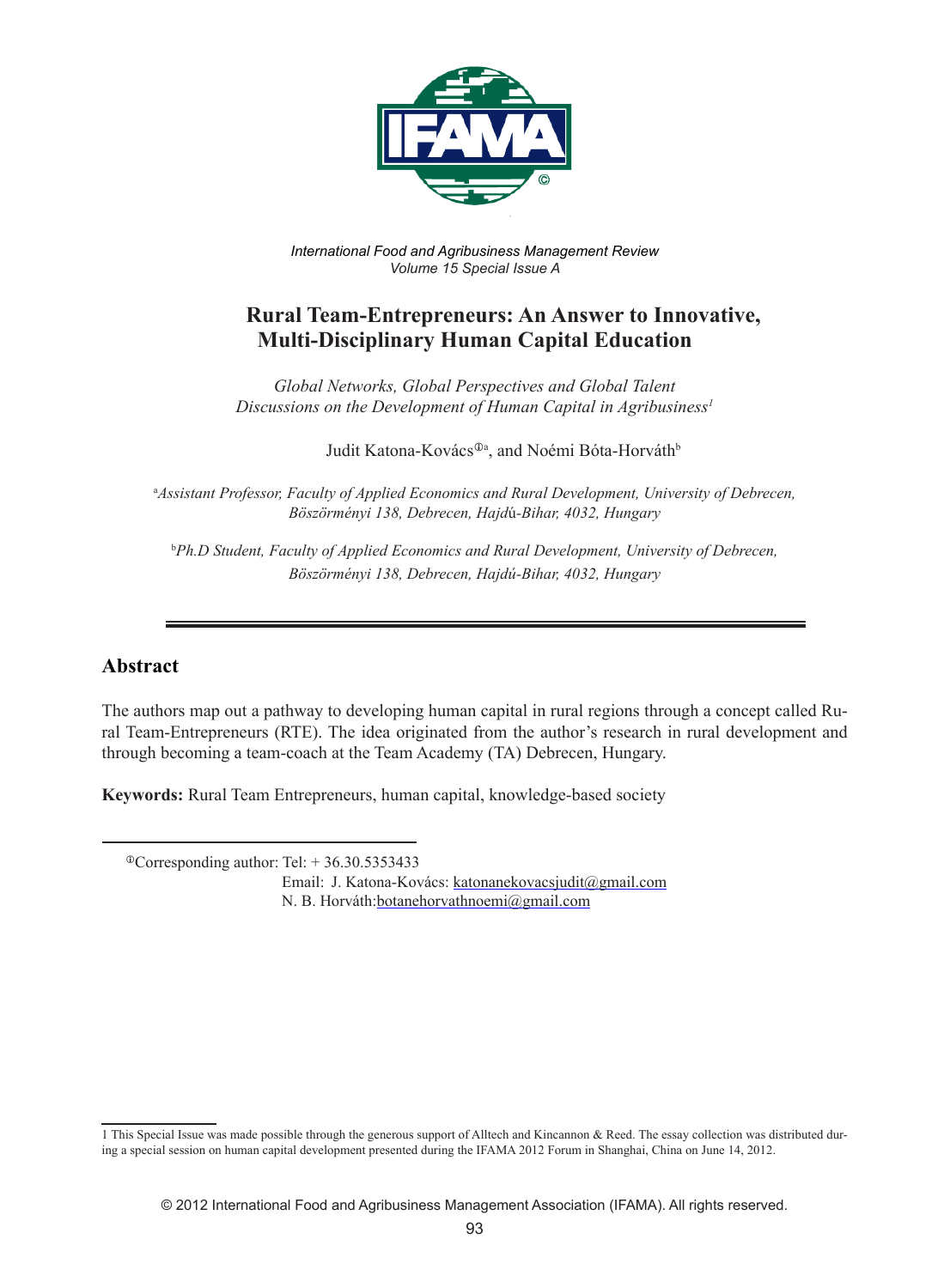## **What is RTE?**

Rural Team-Entrepreneurs (RTE) is a concept to describe a group of stakeholders including farmers dedicated to addressing and advancing rural development in local communities. Members find common values, mission and vision through dialogue and problem solving. Stakeholders develop survival strategies through finding new ways to reach customers, developing creative markets and innovation. The process involves team learning, mentoring and educational components.

# **Why RTE is Needed**

#### *A Changing Environment*

The nature of farming is changing rapidly and agriculture now produces a variety of special end products that include: food, feed, fibre, fuel, feelings (public goods, experiences), pharmaceuticals−the so called "F"s. A significant proportion of the personal consumption expenditures within the "F"s pay for activities taking place beyond the farm gate. The revolution of a knowledge-based society has prompted new ideas in agriculture and business. Combining business and culture is also a part of this process and highlights the potential to develop the creative sector as one important driver in an emerging knowledge-based economy.

The complexity of this model can be seen in Figure 1. A wide range of actors with varying expertise are linked to agriculture and allow us to see why building a learning organization, in the form of RTE, is needed. Companies that are not able to adapt to rapid change will not be able to remain competitive (Marquardt 2011).



**Figure 1.** Rural Team-Entrepreneurs, an answer to the complex system linked to agriculture *Source*: Katona-Kovács

#### *Learning as a Strategic Driver*

As the food system becomes increasingly global and standardized, farmers and other stakeholders have some doubts about the impact of horizontal networking. The research of Jokinen et al. (2010) found that farmers' networks are driven more by survival strategies focused on production methods rather than the competitive strategies needed to compete in today's markets. Farmers, involved in another study, Katona-Kovács et al. (2006), are also aware of the importance of customer demand, but feel themselves isolated from customers and believe they do not possess the marketing knowledge needed.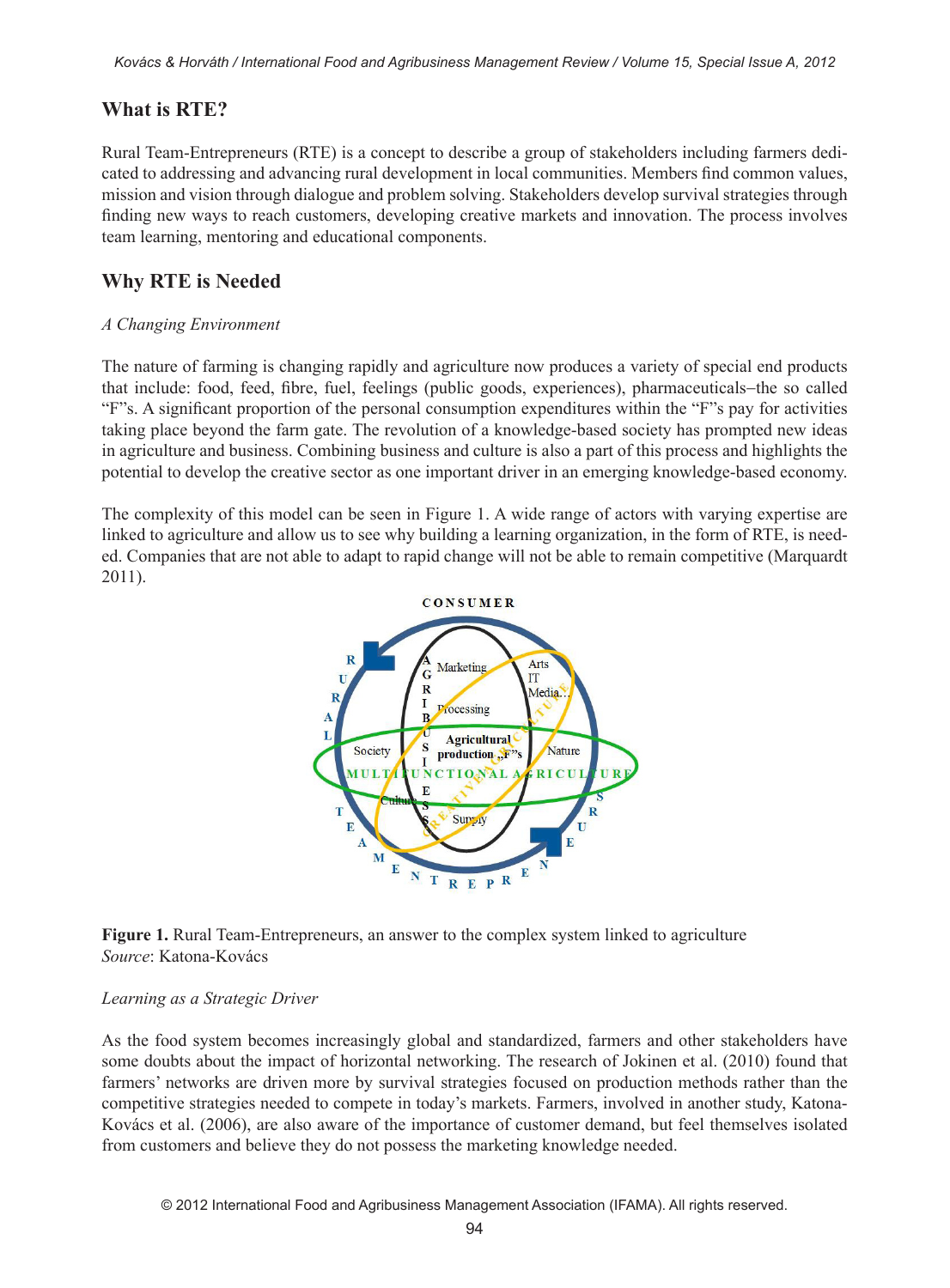Opinions vary on how to best tackle the issues. While some farmers feel that a versatile skill set is necessary to be successful as a rural entrepreneur (Jokinenet al. 2010), Godin (2007) suggests it is better to be a master in one market.

Tykkyläinen (2005) showed that the decline in primary sector and reorganization of the public service sector are pushing people out of the countryside. Grassroots efforts such as the emergence of small rural enterprises are not strong enough to survive. Rural communities are subjected to a resilience test where both individual performance and community support matter to novel entrepreneurship.

Van der Ploeg and Renting (2004) describe three ways for farmers to shift their businesses: reground, deepen, broaden. Farmers must be aware of resources at their disposal. Becoming a member of a RTE would allow farmers and other team members to navigate through this complex system.

## **RTE Strategies**

The model for Rural Team-Entrepreneurs includes the above mentioned issues while considering the following:

- Examine the unique dynamics and market chains in local rural communities
- Find new ways to reach customers, market penetration and success
- Rural entrepreneurship requires diversity and versatile skills, but individually require a mastery in one
- Focus on developing new enterprises in rural areas, novel entrepreneurship, creative solutions and innovative thinking
- More can be accomplished though teamwork and the group will be more resilient.

The Finnish Team Academy education, an innovative Finnish model for developing team entrepreneurs was founded by Johannes Partenenin 1993. His model could form the basis of this new rural education concept of Rural Team-Entrepreneurs. Team Academy is based on a learning triangle: *theory, learning by doing* and *team learning.*

- 1. Team members learn the *theory* from books. They begin with a recommended reading list on themes related to learning, community, entrepreneurship, customer relationship, etc.
- 2. Teams operate as independent cooperative companies. Utilizing the *learning by doing* approach, members are assigned real-life projects. Learning is a process that is not divided into modules or subjects, such as marketing or leadership. Projects offer opportunities to apply studied theory directly into practice and also provide a platform for students to reflect on theory in the light of their own experiences while studying.
- 3. Teams use dialogue as a tool to share knowledge and think together, *team learning*. The purpose of *dialogue* is to go beyond one individual's understanding – the whole organizes the parts, rather than trying to pull the parts into a whole. In dialogue, people become observers of their own thinking.

Peter Senge highlights the challenge of taking network-type educational models, like Team Academy, to different cultures. He states that Team Academy is 90% universal, but 10% depends on culture and, in our case, an added issue is rural. He stresses that an entrepreneurialism culture is needed for the future. Instead of learning by doing, he uses "*learning for doing*", emphasizing that learners care about what they want to learn. Models, such as the Lukesch model (Katona- Kovács et al. 2011), could be used as a tool to explore local partnership, local needs and local socio-cultural environment so as to find the best tools for implementation of RTE.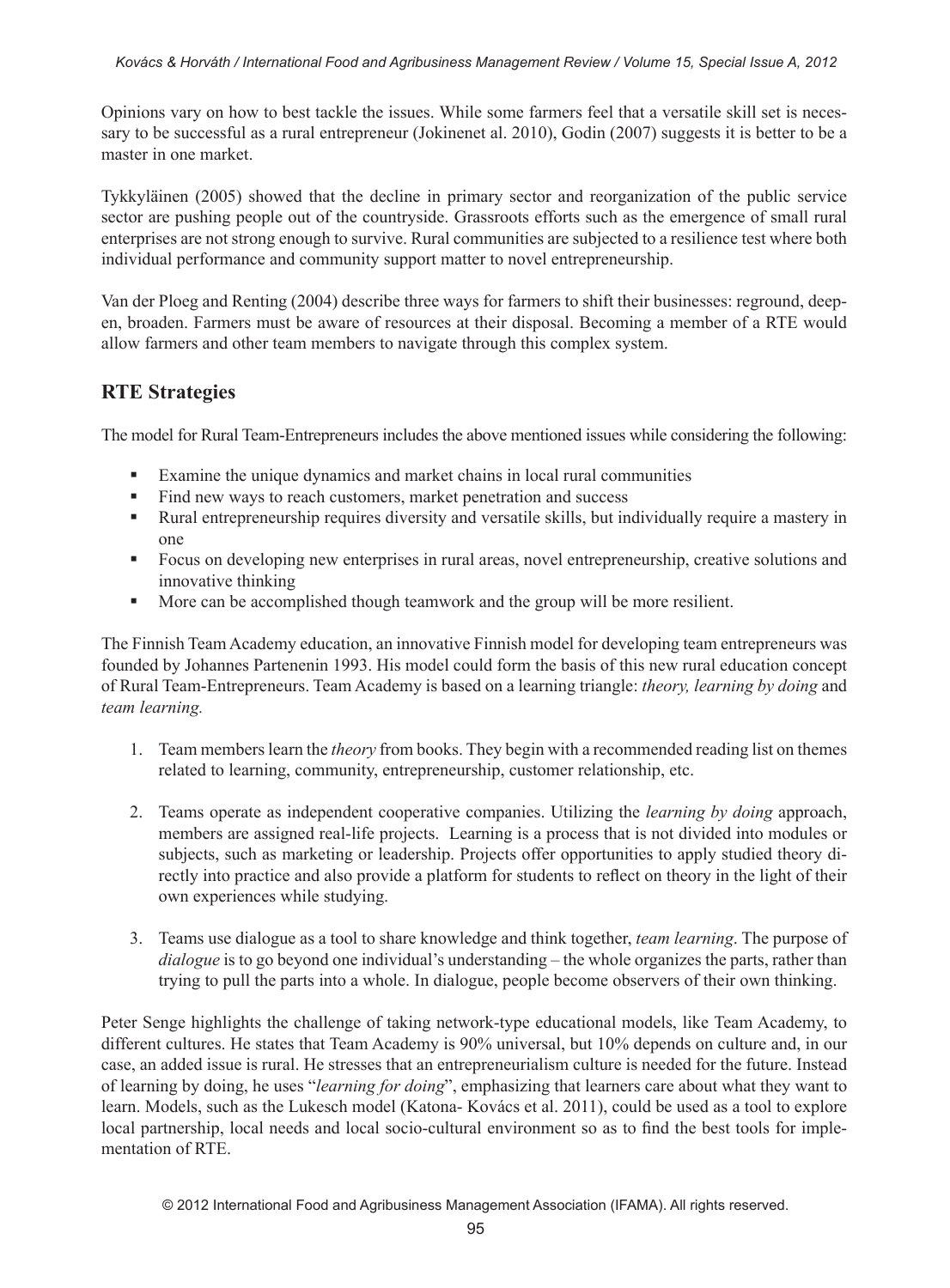## **How to Implement RTE**

The complex system of agriculture necessitates the involvement of multiple stakeholders. RTE's can be members from the same region, with different interests, talents and ages. The community of RTE has to develop naturally. One approach to community development is through identifying rural inhabitants who are pro-active, have good ideas, and are able to mobilize people around them who care about the idea. They must find common values, mission and vision through dialogue and then find a product for their RTE. The process needs a mentor or a rural team-coach. Universities could fill this important role by providing these actors and toolkits (Katona Kovács et al., 2011).

Creating a library for RTE books is also an important element. The case of Kamkwamba (2009) from Malawi is a good example of why books are needed. Mentors or even students from universities could organize dialogue events in rural areas based on a given book and knowledge needed. Networks for rural development such as European Network for Rural Development in the European Union could create supporting policies. Mentoring could come from universities, keeping in mind that RTE needs coaches instead of teachers. RTE could serve also as catalyst for change and filter throughout the region where it starts.

The authors have learned through experience that creating RTE's can be challenging, as the entrepreneurial culture and social capital is low, even at universities and in urban areas of Hungary. Some people encountered do not believe that they can influence the future. On the other hand, the Teams must trust the process and feedback from local actors who have an interest in finding the most effective way to implement RTE.

Research on how to use this theoretical model is still under development. The authors would like to make contact with those who have an interest in developing RTE, and with those who have good examples utilizing similar tools.

### **References**

- Godin, S.2007. *The Dip: A Little Book that Teaches You When to Quit (and When to Stick)*. New York, New York: Penguin Group.
- Jokinen, P., M. Järvelä, A. Paloviita and A. Puupponen. 2010. Do local food supply chains meet the target of sustainable livelihood? A case study in Central Finland.In: *Rural areas and development. Linking competitiveness with equity and sustainability: new ideas for the socio-economic development for rural areas.* Editor: Fieldsend, A.,Warsaw. (7):141-154.
- Katona-Kovács, J., Fieldsend, A. F., Alderson, M., and Szabó, G. 2006. Human and social factors as endogenous factors stimulating the Leader programme in Hungary. European Rural Development Network Studies. *Endogenous factors stimulating rural development*.(4):169-184. European Rural Development Network.
- Katona-Kovács, J., High, C., and Nemes, G. 2011. Importance of Animation Actions in the Operation of Hungarian Local Action Groups. *European Countryside* (4): 227-240. http://versita.metapress. com/content/56524v315831080j/fulltext.pdf
- Kamkwamba, W. 2009. How I harnessed the wind? TED talk in 2009 http://www.ted.com/speakers/william\_kamkwamba.html
- Marquardt, M.J.2011: Building the Learning Organization. Achieving Strategic Advantage through a Commitment to Learning. Boston: Nicholas Brealey Publishing.